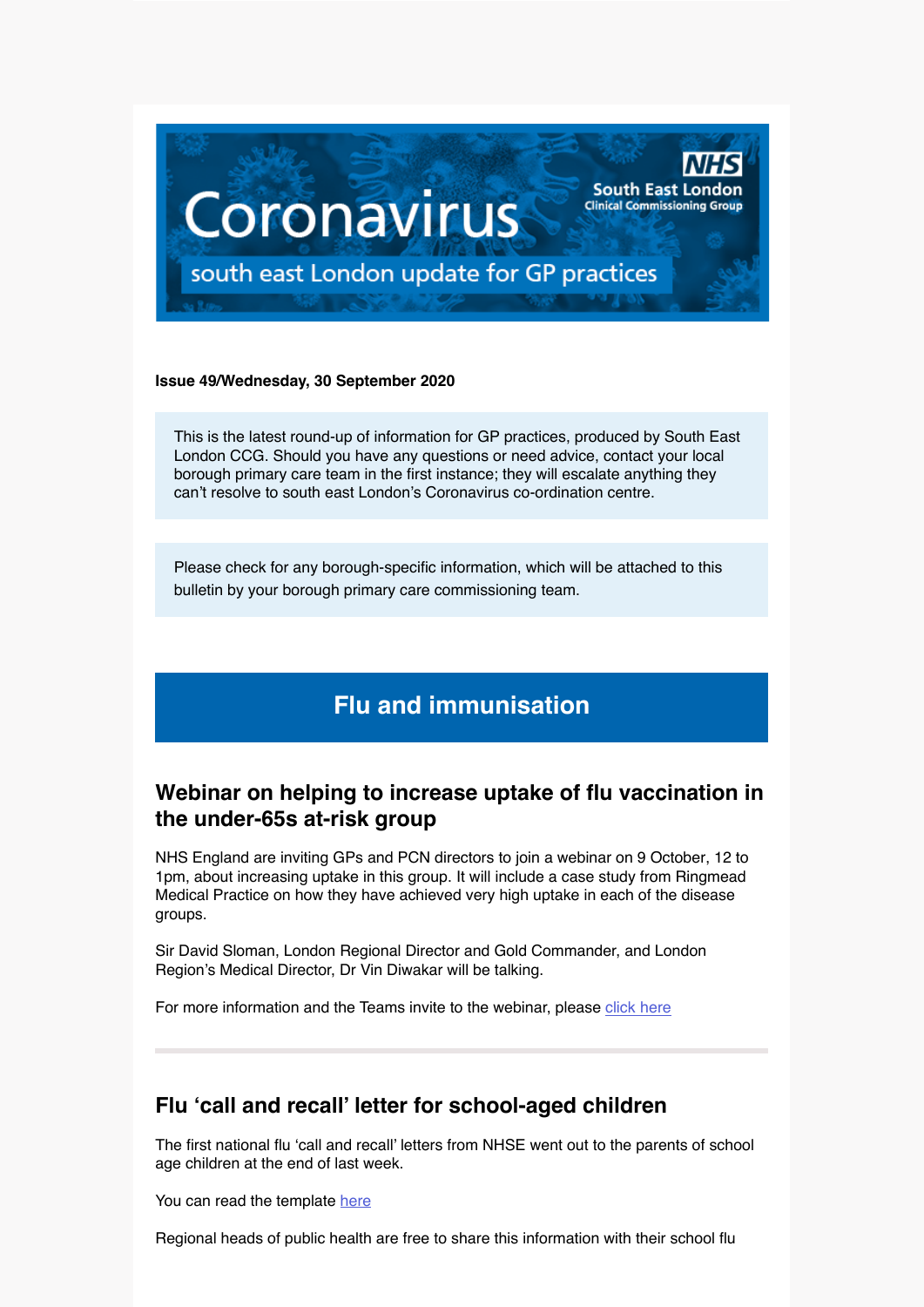vaccination providers.

The letters are meant to remind parents to consent to their child having the flu vaccination this year.

Similar letters to the parents of 2-3 year-olds reminding them to get their children vaccinated at their GP surgery are planned for a 5 October release, and we will share that letter with you as soon as NHSE have sent it to us.

Letters to people in other cohorts (over-65s; 16-64 with long-term health conditions and 0-16 with long term health conditions will follow, and we will let you know when those letters are going out once we've heard from NHSE.

The letters are intended to complement the flu vaccination 'call and recall' mechanisms GPs have in place, and to act as a reminder to people to take up the invitation.

### **50-64-year-old cohort**

As there is anecdotal evidence that 50-64 year-olds are trying to book flu vaccines, the national flu comms lead has prepared some copy that GPs can use to make it clear that 50-64 year-olds will not be vaccinated until November at the earliest, and only then if there is vaccine available.

We referred to this in last week's bulletin, page 12 of the resource pack for PCNs, but we're highlighting it now for ease of reference.

*"Please note that people in the 50-64-year old age group will not be vaccinated until*  November and December, provided there is sufficient vaccine, and no appointments will be offered for this age group until then. This is to ensure that those who are most at risk are vaccinated first.

If you are 50-64 and you are in one of the other groups which is eligible for the flu vaccination, for example you have a health condition which puts you at risk from the flu, *you will be invited earlier."*

Please also note that we're not supposed to be vaccinating this age group until the clinically at risk have first been done.

This means that no 50-64-year-olds (other than those who are in the clinical at-risk group) should be invited to attend for a vaccine until there is confirmation from the national team that there is vaccine supply for this group.

If you have any queries on this please contact the London Immunisation Team directly: [england.londonimms@nhs.net](mailto:england.londonimms%40nhs.net?subject=)

## **Latest news**

### **Disability Annual Health Check Toolkit now out**

The aim of the toolkit is to support GP Practices to undertake good quality annual health checks for people with learning disabilities, who have been disproportionately impacted by Covid-19.

It's been developed by NHS England – London Region, with support from Speaking Up Lewisham, clinicians, providers, and CCG leads.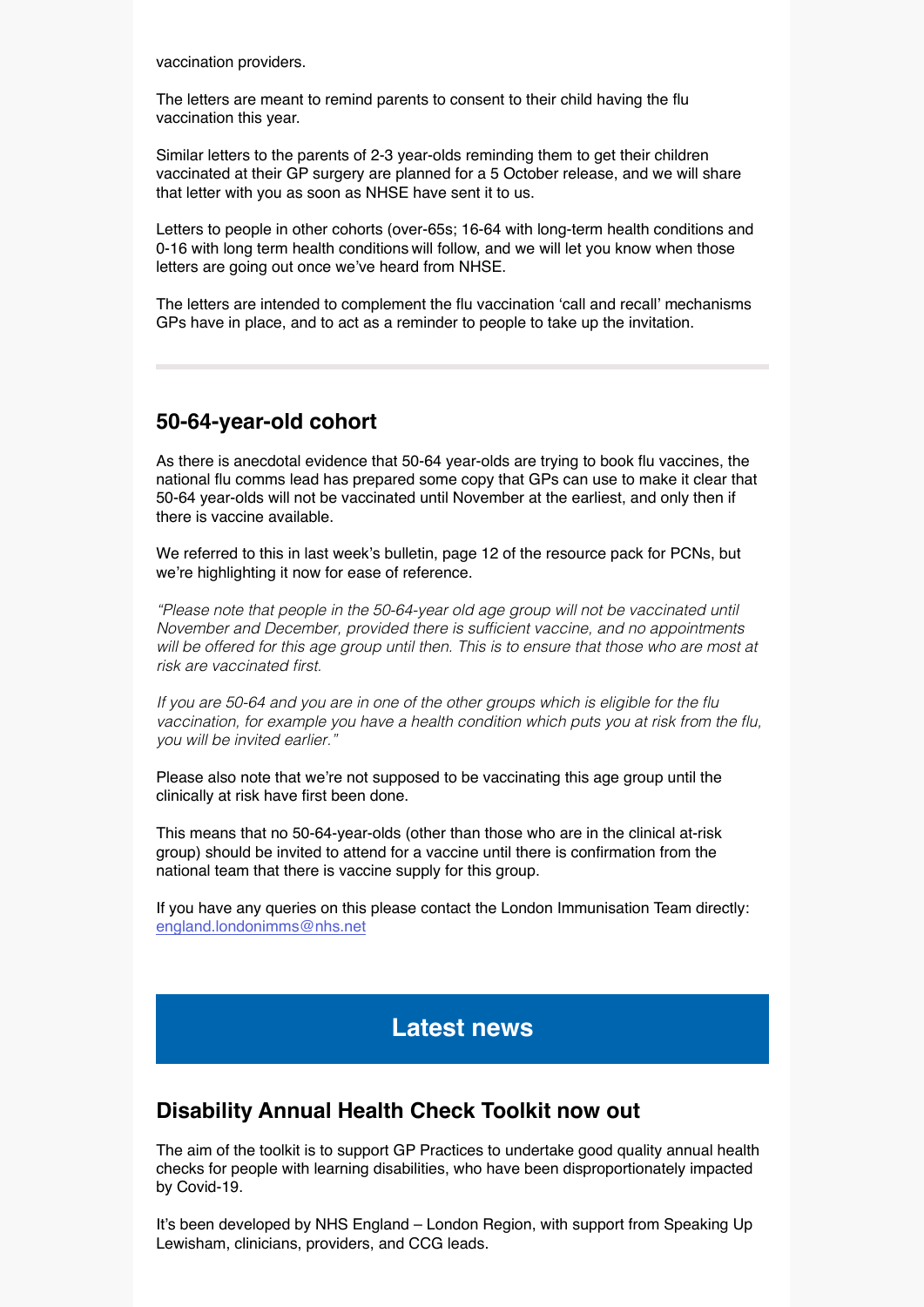Link to [toolkit](https://selondonccg.nhs.uk/wp-content/uploads/2020/09/Annual-Health-Check-Toolkit-V11-003.pdf)

Link to [example script](https://selondonccg.nhs.uk/wp-content/uploads/2020/09/Example-script-to-invite-someone-for-an-LD-AHC.pdf) for inviting someone to a learning disability annual health check.

If you want to provide any feedback about the toolkit please [click here](https://forms.office.com/Pages/ResponsePage.aspx?id=kp4VA8ZyI0umSq9Q55Ctv5XH_KAG2t1AmDSeFUywWZpUOEdSR0dKRzkySEgwTE0wTEw5WjBIOE9VMS4u)

### **New NHS Covid-19 app**

If you need resources to help explain to patients how the new app works, including advice translated into different languages, please [click here](https://www.covid19.nhs.uk/information-and-resources.html)

If you want creative materials to help promote the app, please [click here](https://coronavirusresources.phe.gov.uk/the-nhs-covid-19-app/)

**NB** Please note that this link is only accessible via an NHS email account.

# **NHS 111 First update**

NHS 111 First will be rolled out to all areas of London by early December.

The aim is to encourage people to call NHS 111 first, when seeking urgent care, and then if they need to be seen in an emergency department, an appointment will be made for them.

This important nationwide initiative builds on existing NHS 111 services which include booked appointments with GPs and referrals to community services.

The London campaign forms part of a co-ordinated, national winter communications plan being developed by NHS England that covers:

- Reassurance around accessing hospital and primary care services
- Flu vaccination programme
- NHS 111 First.

The NHS 111 First initiative in London will be rolled out in three waves between September and December 2020, with the plan for south east London emergency departments being:

- Wave 1 (September) Queen Elizabeth Hospital, Woolwich
- Wave 2 (October) Princess Royal University Hospital, Orpington and St Thomas' Hospital
- Wave 3 (November/December) University Hospital Lewisham and King's College Hospital, Denmark Hill.

From September 2020, people contacting NHS 111 in south east London, and who are assessed as needing to attend an emergency department will be advised where they need to go for treatment.

If they are close to the Queen Elizabeth in Woolwich, a time slot will be booked for them.

Options for where people can go with an appointment will increase as we move through the second and third waves. The full regional and local promotion of the campaign will commence once all sites are live and there is the necessary capacity and systems in place to deliver this change.

Importantly, everyone attending an emergency department, with or without an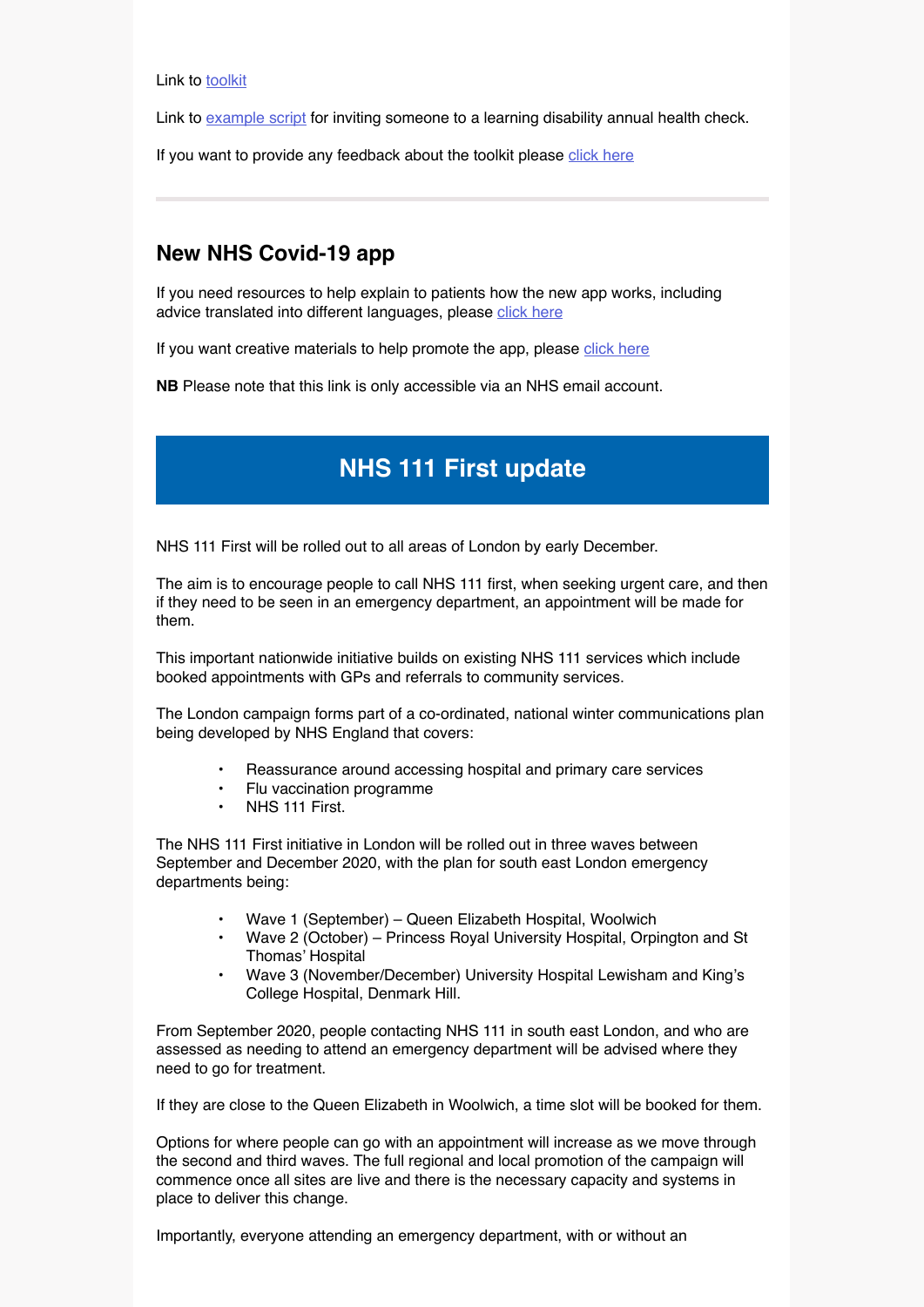appointment, will be seen.

Each service will have educational material for patients on how to seek assistance the next time they have an urgent health need, including how to register with a GP if required.

At the same time as encouraging people to use NHS 111 first, the campaign in south east London will also remind people that their GP practice remains available to provide them with medical advice and support as needed.

# **Infection prevention and control advice**

### **IPC guidance communications toolkit**

NHS London comms team have just released a new comms toolkit to help support the IPC Covid-19 guidance for the remobilisation of services within health and care settings, which was released in August.

Link to download the [communications toolkit,](https://londoncommunications.cmail20.com/t/d-l-cjiydhl-trhrkhetl-q/) a key highlights [reference guide](https://londoncommunications.cmail20.com/t/d-l-cjiydhl-trhrkhetl-a/) and the [care pathways overview poster](https://londoncommunications.cmail20.com/t/d-l-cjiydhl-trhrkhetl-f/)

# **Virtual seminars and conferences**

## **Guy's and St Thomas' NHS Foundation Trust**

Guy's and St Thomas' have three upcoming virtual seminars for GPs and practice nurses.

#### **Update on adult dermatology**

1.30 to 2.30pm, Wednesday 7 October

Ms Natalie Attard, lead consultant for adult general dermatology is holding a one hour interactive virtual seminar with a practical overview of lumps and bumps cases in primary care.

After you register, you will be sent an invitation link to join the Bluejeans seminar with all the instructions. This talk counts for one CPD point and a certificate of attendance will be sent to you. To book [click here](https://www.eventbrite.co.uk/e/dermatology-for-primary-care-tickets-120989301257)

#### **Update on child obesity**

1.30 to 2.30pm, Tuesday 20 October

Clinical Lead for Obesity Service Development Project, Jennie Crossan, and Lead Paediatric Dietitian, Julia Hopkins, both present this webinar.

This event counts for one CPD point and a certificate of attendance will be sent to you. To reserve a place [click here](https://www.eventbrite.co.uk/e/child-obesity-for-primary-care-tickets-119482386033?utm-medium=discovery&utm-campaign=social&utm-content=attendeeshare&aff=estw&utm-source=tw&utm-term=listing)

#### **Update on maternity care for GPs and practice nurses**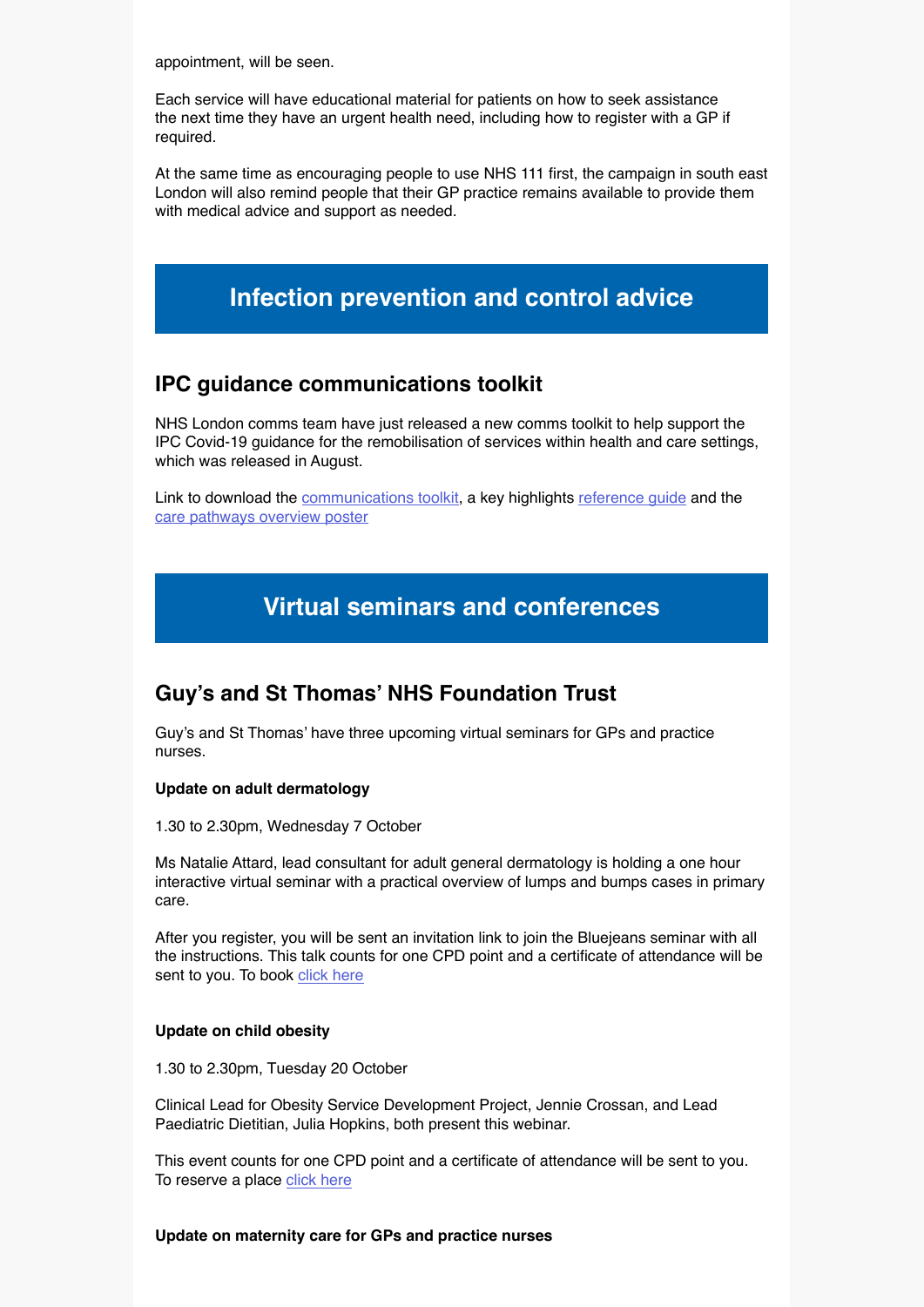1:30 to 2.30pm, Friday 6 November

Dr Manju Chandiramani, Consultant Obstetrician and Clinical Lead for Maternity Assessment Unit at Guy's and St Thomas', would like to invite you to a one hour interactive virtual seminar where you will learn how to improve the patient referrals and the management of antenatal and postnatal care. Questions will be taken at the end of the talk.

This event counts for one CPD point. Instructions on how to join the seminar via Bluejeans will be sent to you in a separate email. To book your attendance [click here](https://www.eventbrite.com/e/maternity-update-for-primary-care-tickets-122377868499)

### **King's Health Partners Annual Conference**

King's annual conference will be held this year online from 13 to 14 October.

It will see the launch of their new five-year plan, 'Delivering Better Health for all through High-Impact Innovation'.

The conference will cover a broad spectrum of renowned speakers sharing their views on how it will drive real benefit to patients and communities.

[You can use this link to register online](https://www.kingshealthpartners.org/latest/events/2995-kings-health-partners-annual-conference-2020)

### **King's Health Partners Primary Care webinar series**

1 to 2pm, Wednesday 21 October

A third episode in the King's Health Partners Primary Care webinar series has just been announced.

Hear about the primary care Covid-19 response in south east London, what we learnt and what it means for the future. Book a place [here](https://eur03.safelinks.protection.outlook.com/?url=https%3A%2F%2Fwww.eventbrite.co.uk%2Fe%2Fkings-health-partners-primary-care-webinar-series-2020-tickets-122373840451&data=01%7C01%7Csimone.davies%40kcl.ac.uk%7C1eebd49c05e548a783bc08d863aa1b6f%7C8370cf1416f34c16b83c724071654356%7C0&sdata=ud3tqBuhYeSsbE0%2BqRDmAIXsVJUmFO0ZXtgClTN%2Bz6s%3D&reserved=0)

# **Information from acute and mental health providers**

### **e-RS update**

The latest versions of the documents outlining changes to referrals at our acute hospitals are below. Latest updates and key messages to practices are in red:

[GSTT Acute \(updated 30/09\)](https://selondonccg.nhs.uk/wp-content/uploads/2020/09/GSTT-GP-Comms-2020-09-30.pdf)

[King's College Hospital NHS Foundation Trust \(updated 15/09\)](https://selondonccg.nhs.uk/wp-content/uploads/2020/09/KCH-GP-Comms-15-Sep-2020.pdf)

### **Cancer updates**